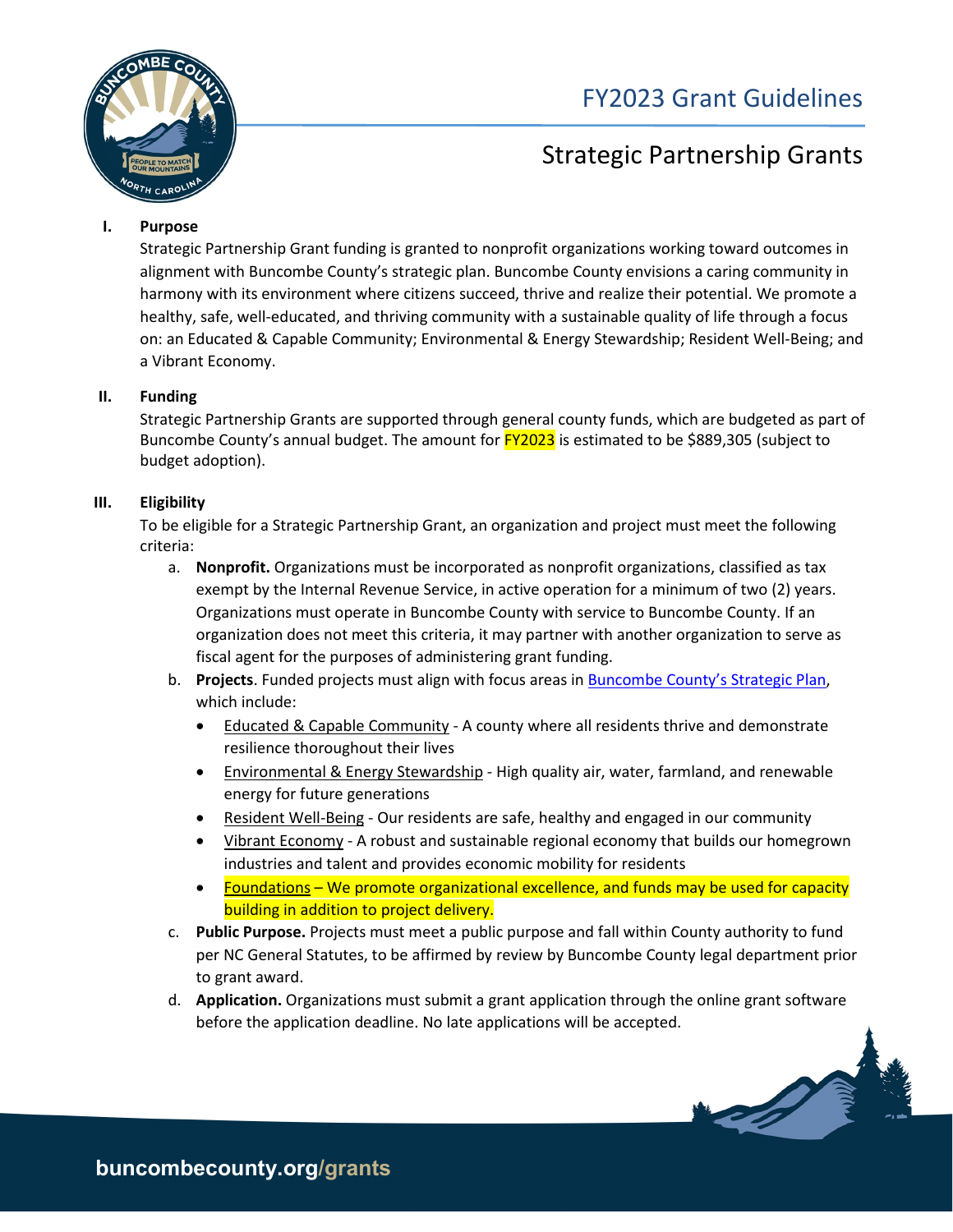- **e. Funding.** Strategic Partnership Grant funding is limited to no more than three (3) years for a single project. The beginning date for the 3-years is July 1, 2020. Funding must represent less than thirty percent (30%) of an organization's annual budget.
- f. **Other County Grants.** Projects that more closely align with other Buncombe County grant programs will referred to those processes. Projects will not be considered for funding by more than one County grant program. Details about Buncombe County grant programs are listed at [buncombecounty.org/grants](http://www.buncombecounty.org/grants) including the following: Affordable Housing Services Program; Aging Services Funding; Community Recreation Grants; Early Childhood Fund; Isaac Coleman Grants; Juvenile Crime Prevention Council; Strategic Partnership Grants; and Tipping Point Grants.

### **IV. Timeline**

|  | December 13, 2021       | Grant application opens                            |
|--|-------------------------|----------------------------------------------------|
|  | January 12, 2022        | <b>Optional Grant Writing Workshop</b>             |
|  |                         | $1:00$ pm                                          |
|  |                         | Virtual meeting (sign up info below)               |
|  | February 11, 2022       | Applications due by 5:00                           |
|  | March 4, 2022           | Strategic Partnership Grants Committee meeting     |
|  |                         | (grant review)                                     |
|  | February 14 - April 26, | Grant review by committee                          |
|  | 2022                    |                                                    |
|  | <b>April 30, 2022</b>   | Committee funding recommendations due to           |
|  |                         | County budget office                               |
|  | <b>May 2022</b>         | Committee grant recommendations published with     |
|  |                         | County Manger's budget message                     |
|  | June 2022               | Public hearing on budget as part of Board of       |
|  |                         | Commissioners regular meeting                      |
|  | <b>June 2022</b>        | Grant awards finalized with County budget adoption |
|  |                         | during Board of Commissioners regular meeting      |
|  | July 1, 2022 -          | <b>Funding year</b>                                |
|  | June 30, 2023           |                                                    |
|  |                         |                                                    |

# **V. Application Process**

Applications are due by 5:00 on February 11, 2022. Organizations are encouraged to apply online through Buncombe County's grant software, which can be accessed at **buncombecounty.org/apply** or linked through Buncombe County's grant website at [buncombecounty.org/grants.](http://www.buncombecounty.org/grants) Paper applications are available at and should be returned to 200 College Street, Suite 343, Asheville, NC 28801. A grant writing workshop (optional for applicants) will be held on January 12, 2022 from 1:00-2:00 pm. This will be a virtual meeting. This purpose of the session is to provide in-depth information about the grant process for applicants and potential applicants. Contact [Angelyn.Johnson@buncombecounty.org](mailto:Angelyn.Johnson@buncombecounty.org) to register.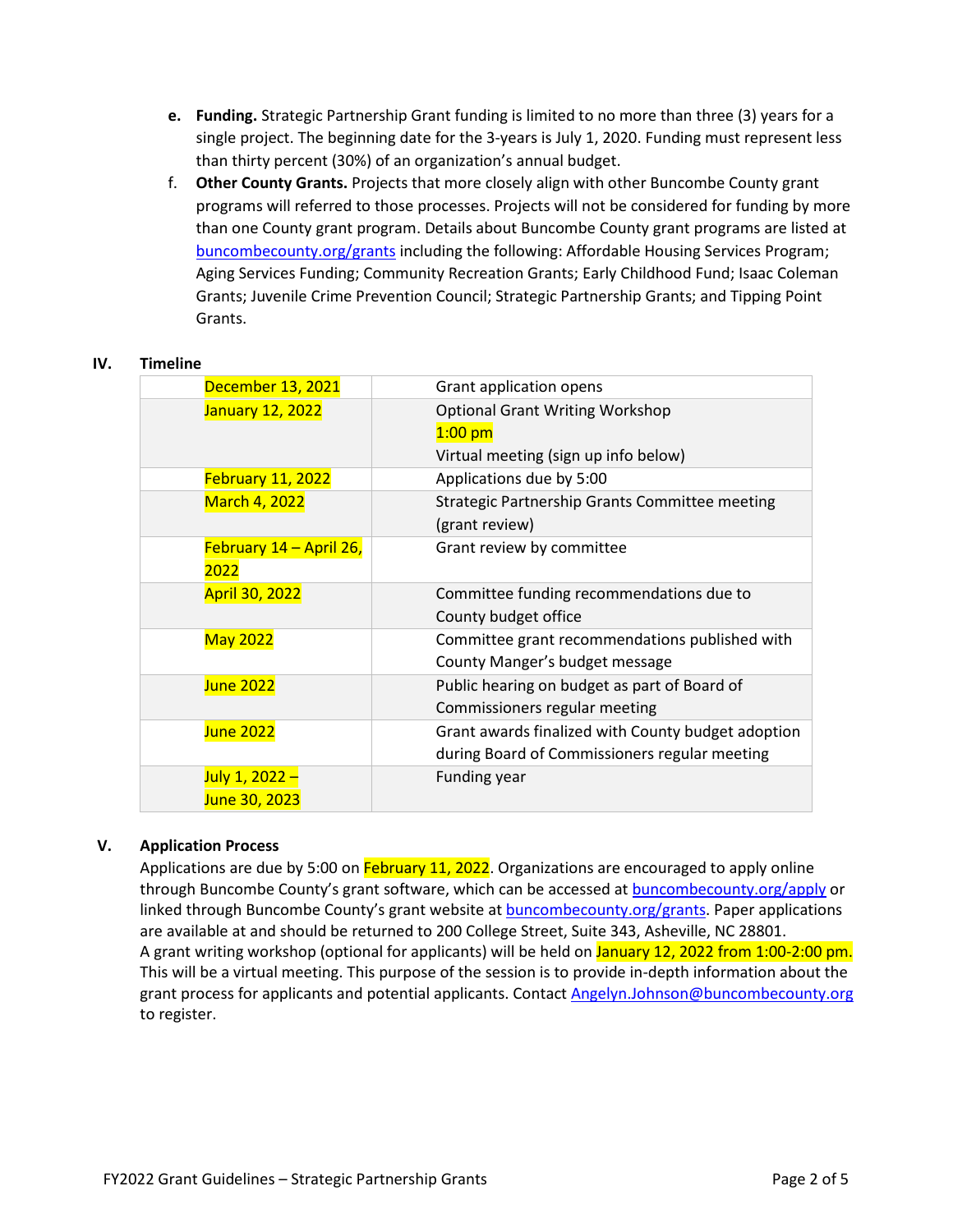Staff is available to answer questions and to provide basic one-on-one support to applicants. Contact [Angelyn.Johnson@buncombecounty.org](mailto:Angelyn.Johnson@buncombecounty.org) to sign up for a session. Staff will also work to match applicants with other community-based grant writing resource support if needed.

Committee Contact: Applicants are asked not to communicate with Strategic Partnership Grants committee members regarding their applications. If the Committee decides to ask follow-up questions of applicants or hold interviews for finalists, applicants will be notified by County staff. Staff do not participate in the grant scoring process.

# **VI. Required Elements**

The application consists of a questionnaire, primarily of questions requiring a narrative response. Applicants are also required to complete and upload a budget form along with a list of members of the Board of Directors. Proof of nonprofit status, such as IRS Determination Letter or documentation from the North Carolina Secretary of State, will be required at the time of application.

### **VII. Review Committee**

Grant recommendations will be prepared by the Strategic Partnerships Grant Committee. The committee consists of nine (9) members, three (3) members per each of the Commissioner Districts, who:

- Applied for membership through the Office of the Clerk to the Board of Commissioners;
- Are appointed by the Board of Commissioners;
- Serve three (3) year staggered terms;
- Represent expertise in the Strategic Plan focus areas;
- Represent the geographic diversity of the County;
- Abide by conflict of interest policies, to include not serving on the Board of Directors or staff of an applicant organization within the past year;
- Hold open meetings and comply with public records requirements;
- Utilize a standardized, points-based scoring system to review grants;
- Recommend a portfolio of grants for approval by the Board of Commissioners; and
- Meet throughout the year to monitor grants and review progress.

A committee meeting schedule, along with meeting materials and announcements are posted on [buncombecounty.org/grants.](http://www.buncombecounty.org/grants) All meetings are open to the public.

### **VIII. Review Process**

Applications are reviewed by the Strategic Partnership Grants Committee utilizing a standardized, points-based system. Reviews will be conducted independently by members of the committee, and discussion will occur during committee meetings.

The following criteria will be considered by the Committee:

- Need for the project project meets essential community need and fits with the County's strategic plan focus areas and/or goals
- Project plan project includes clear, reasonable actions that are likely to meet the need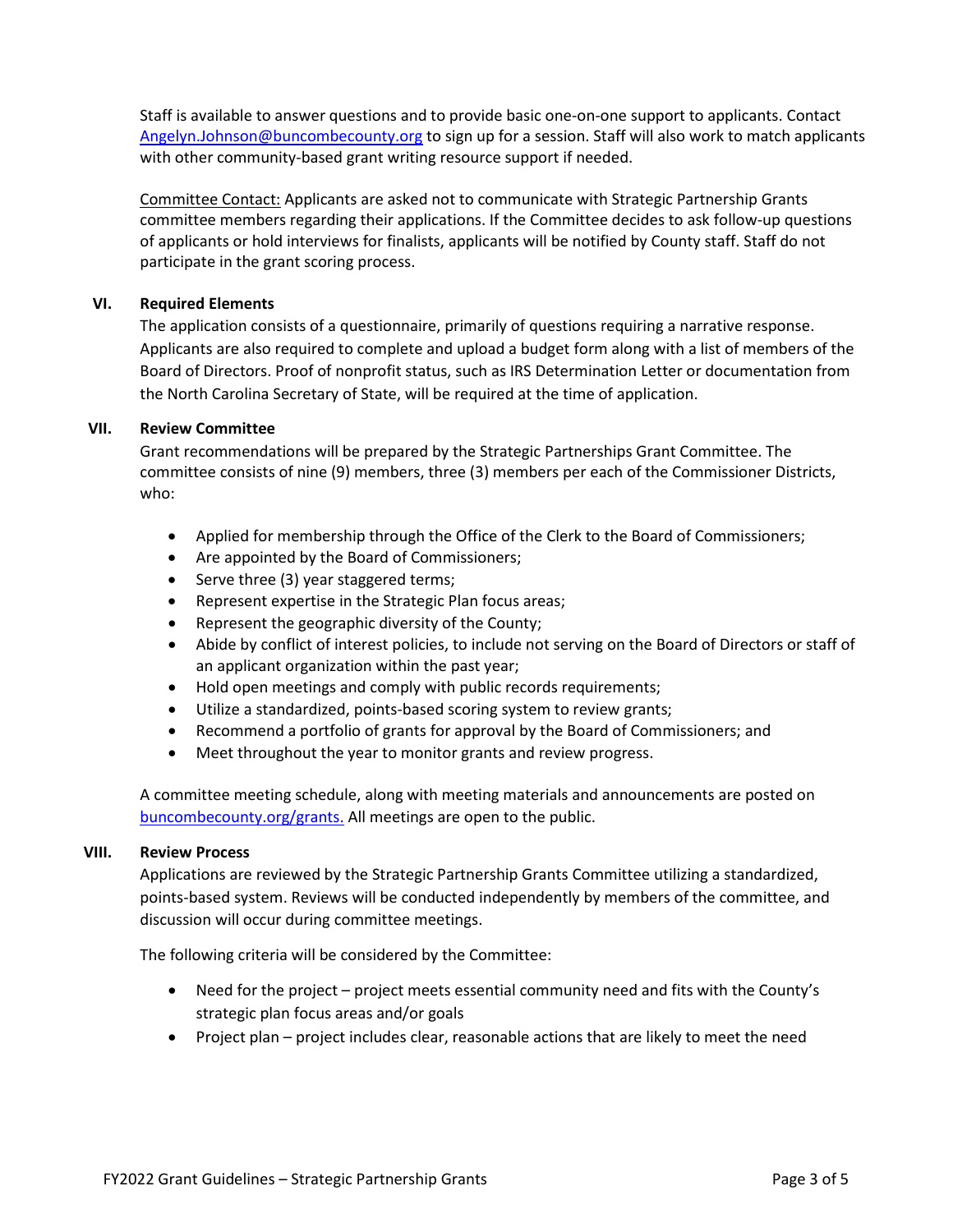- Proposed results project includes quantifiable results and plan for measuring success
- Equity organization has a demonstrated commitment to equity and reflected it in the proposed project
- Organizational capacity is structured to complete the project as described and budget is clear, reasonable and matched to community need and project plan

## **IX. Awards**

Grant recommendations prepared by the Committee will be submitted for a vote of approval from the Board of Commissioners. The list will be published as part of the County Manager's recommended budget as presented to the Board of Commissioners at their regularly scheduled meeting on May 17, 2022. Grant awards will be finalized with budget adoption on June 21, 2022.

County Commissioners will not serve on any board or organization seeking funding from County Government unless said service is a requirement through legislation or legal agreement.

# **X. Performance Contracts**

All grant awards will be administered via performance contracts. Contracts will include a scope of work that defines services, deliverables and reporting measures.

FY2023 contracts will be for the period July 1, 2022 through June 30, 2023. All funds must be spent or returned to the County by June 30, 2023. Requests for extensions will be reviewed on a case by case basis.

Contracts will also include standard indemnification and insurance expectations, which lists the minimum insurance coverage which Contractors agree to procure and maintain. Required insurances and levels vary depending on the nature of the project and can include types such as: Worker's Compensation; Commercial General Liability; Employer's Liability; Professional Liability; etc. The County will collect and review certificates of insurance as part of contract compliance. Insurance is an allowable expense and can be built into the grant funding budget.

In addition to the standard contract expectations for all organizations doing business with the County, nonprofits receiving grant funds must also:

- a. Open their books for the contracting department;
- b. Submit copies of annual IRS tax filings (Form 990s); and
- c. Submit annual financial statements based on a tiered structure, consistent with industry standard practice:
	- Audit: Organizations with annual revenues of \$300,000 or greater must submit financial statements audited in accordance with generally accepted auditing standards.
	- Review: Those with revenues between \$100,000 and \$300,000 must submit financial statements reviewed in accordance with applicable Statements on Standards for Accounting and Review Services (SSARS).
	- Compilation: Those with revenues of less than \$100,000 must submit non-disclosure financial statements compiled in accordance with applicable SSARS.